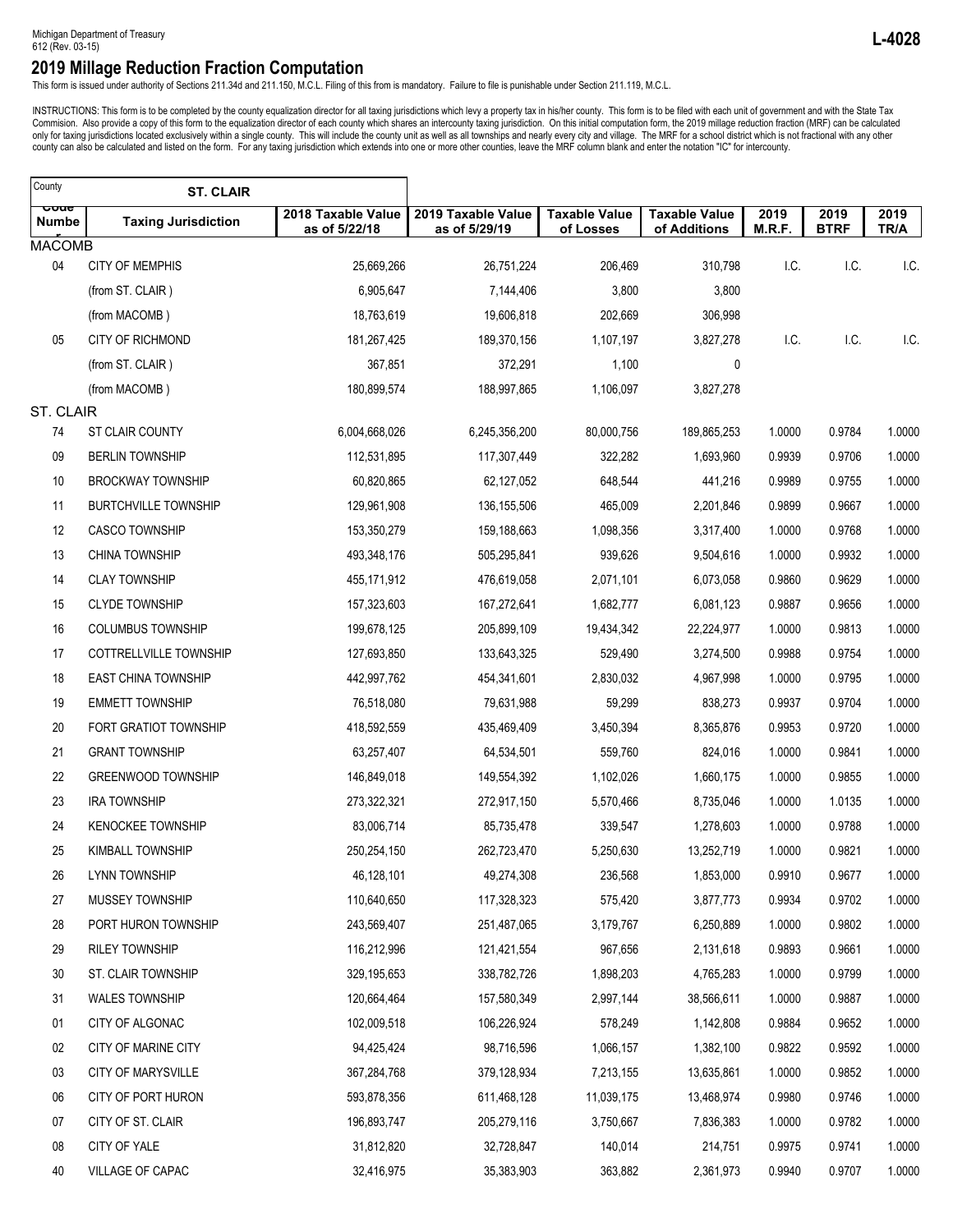This form is issued under authority of Sections 211.34d and 211.150, M.C.L. Filing of this from is mandatory. Failure to file is punishable under Section 211.119, M.C.L.

INSTRUCTIONS: This form is to be completed by the county equalization director for all taxing jurisdictions which levy a property tax in his/her county. This form is to be filed with each unit of government and with the St only for taxing jurisdictions located exclusively within a single county. This will include the county unit as well as all townships and nearly every city and village. The MRF for a school district which is not fractional county can also be calculated and listed on the form. For any taxing jurisdiction which extends into one or more other counties, leave the MRF column blank and enter the notation "IC" for intercounty.

| County                          | <b>ST. CLAIR</b>           |                                                          |               |                            |                               |                |                     |              |
|---------------------------------|----------------------------|----------------------------------------------------------|---------------|----------------------------|-------------------------------|----------------|---------------------|--------------|
| <del>ooue</del><br><b>Numbe</b> | <b>Taxing Jurisdiction</b> | 2018 Taxable Value   2019 Taxable Value<br>as of 5/22/18 | as of 5/29/19 | Taxable Value<br>of Losses | Taxable Value<br>of Additions | 2019<br>M.R.F. | 2019<br><b>BTRF</b> | 2019<br>TR/A |
| 45                              | <b>VILLAGE OF EMMETT</b>   | 5.803.149                                                | 6.278.361     | .600                       | 268,900                       | 0.9886         | 0.9654              | 1.0000       |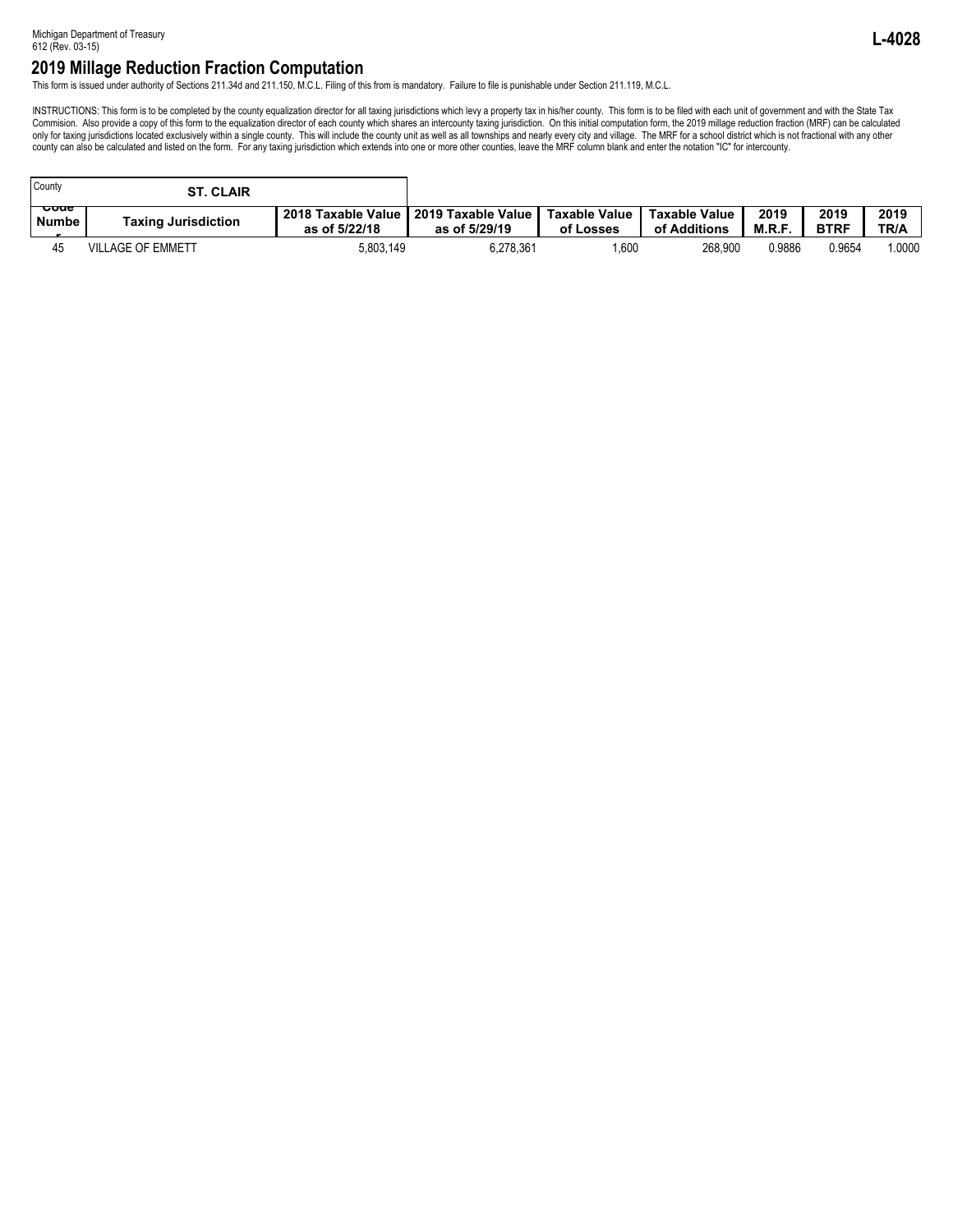This form is issued under authority of Sections 211.34d and 211.150, M.C.L. Filing of this from is mandatory. Failure to file is punishable under Section 211.119, M.C.L.

| County                 | <b>ST. CLAIR</b>           |                                     |                                     |                                   |                                      |                |                     |
|------------------------|----------------------------|-------------------------------------|-------------------------------------|-----------------------------------|--------------------------------------|----------------|---------------------|
| ooue<br>Numbe          | <b>Taxing Jurisdiction</b> | 2018 Taxable Value<br>as of 5/22/18 | 2019 Taxable Value<br>as of 5/29/19 | <b>Taxable Value</b><br>of Losses | <b>Taxable Value</b><br>of Additions | 2019<br>M.R.F. | 2019<br><b>BTRF</b> |
| LAPEER                 |                            |                                     |                                     |                                   |                                      |                |                     |
| 44020                  | ALMONT SCHOOLS             | 39,180,578                          | 41,201,328                          | 199,928                           | 1,005,200                            | I.C.           | I.C.                |
|                        | Non-PRE/MBT                | 4,687,783                           | 5,348,185                           | 63,300                            | 518,000                              | I.C.           | I.C.                |
|                        | (from ST. CLAIR)           | 39,180,578                          | 41,201,328                          | 199,928                           | 1,005,200                            |                |                     |
|                        | Non-PRE/MBT                | 4,687,783                           | 5,348,185                           | 63,300                            | 518,000                              |                |                     |
|                        | (from LAPEER)              | 0                                   | 0                                   | 0                                 | 0                                    |                |                     |
|                        | Non-PRE/MBT                | 0                                   | 0                                   | $\mathbf 0$                       | 0                                    |                |                     |
| 09                     | <b>BERLIN TOWNSHIP</b>     | 39,180,578                          | 41,201,328                          | 199,928                           | 1,005,200                            |                |                     |
|                        | Non-PRE/MBT                | 4,687,783                           | 5,348,185                           | 63,300                            | 518,000                              |                |                     |
| <b>MACOMB</b><br>50040 | ANCHOR BAY SCHOOLS         | 191,733,865                         | 185,883,382                         | 5,379,723                         | 5,808,453                            | I.C.           | I.C.                |
|                        | Non-PRE/MBT                | 40,719,919                          | 41,263,597                          | 2,318,314                         | 842,200                              | I.C.           | I.C.                |
|                        | (from ST. CLAIR)           | 191,733,865                         | 185,883,382                         | 5,379,723                         | 5,808,453                            |                |                     |
|                        | Non-PRE/MBT                | 40,719,919                          | 41,263,597                          | 2,318,314                         | 842,200                              |                |                     |
|                        | (from MACOMB)              | 0                                   | 0                                   | 0                                 | 0                                    |                |                     |
|                        | Non-PRE/MBT                | 0                                   | 0                                   | 0                                 | 0                                    |                |                     |
| 12                     | <b>CASCO TOWNSHIP</b>      | 28,500,113                          | 29,350,983                          | 210,800                           | 478,300                              |                |                     |
|                        | Non-PRE/MBT                | 10,888,316                          | 11,239,470                          | 23,300                            | 110,600                              |                |                     |
| 23                     | <b>IRA TOWNSHIP</b>        | 163,233,752                         | 156,532,399                         | 5,168,923                         | 5,330,153                            |                |                     |
|                        | Non-PRE/MBT                | 29,831,603                          | 30,024,127                          | 2,295,014                         | 731,600                              |                |                     |
| 50050                  | ARMADA SCHOOLS             | 43,114,159                          | 45,130,900                          | 128,810                           | 725,700                              | I.C.           | I.C.                |
|                        | Non-PRE/MBT                | 4,454,925                           | 5,070,326                           | 21,700                            | 497,700                              | I.C.           | I.C.                |
|                        | (from ST. CLAIR)           | 43,114,159                          | 45,130,900                          | 128,810                           | 725,700                              |                |                     |
|                        | Non-PRE/MBT                | 4,454,925                           | 5,070,326                           | 21,700                            | 497,700                              |                |                     |
|                        | (from MACOMB)              | 0                                   | 0                                   | 0                                 | 0                                    |                |                     |
|                        | Non-PRE/MBT                | 0                                   | 0                                   | 0                                 | 0                                    |                |                     |
| 09                     | <b>BERLIN TOWNSHIP</b>     | 27,648,367                          | 28,724,337                          | 44,900                            | 293,500                              |                |                     |
|                        | Non-PRE/MBT                | 3,222,242                           | 3,465,890                           | 9,000                             | 214,200                              |                |                     |
| 29                     | <b>RILEY TOWNSHIP</b>      | 15,465,792                          | 16,406,563                          | 83,910                            | 432,200                              |                |                     |
|                        | Non-PRE/MBT                | 1,232,683                           | 1,604,436                           | 12,700                            | 283,500                              |                |                     |
| 50180                  | RICHMOND SCHOOLS           | 185,455,860                         | 191,366,195                         | 4,795,729                         | 7,106,149                            | I.C.           | I.C.                |
|                        | Non-PRE/MBT                | 52,499,718                          | 54,160,073                          | 480,576                           | 1,994,300                            | I.C.           | I.C.                |
|                        | (from ST. CLAIR)           | 185,455,860                         | 191,366,195                         | 4,795,729                         | 7,106,149                            |                |                     |
|                        | Non-PRE/MBT                | 52,499,718                          | 54,160,073                          | 480,576                           | 1,994,300                            |                |                     |
|                        | (from MACOMB)              | 0                                   | 0                                   | 0                                 | 0                                    |                |                     |
|                        | Non-PRE/MBT                | 0                                   | 0                                   | 0                                 | 0                                    |                |                     |
| 05                     | CITY OF RICHMOND           | 367,851                             | 372,291                             | 1,100                             | 0                                    |                |                     |
|                        | Non-PRE/MBT                | 222,772                             | 223,731                             | 1,100                             | 0                                    |                |                     |
| 12                     | <b>CASCO TOWNSHIP</b>      | 64,849,812                          | 67,052,916                          | 768,959                           | 1,305,000                            |                |                     |
|                        | Non-PRE/MBT                | 11,990,775                          | 13,089,049                          | 25,600                            | 1,109,200                            |                |                     |
| 16                     | <b>COLUMBUS TOWNSHIP</b>   | 120,238,197                         | 123,940,988                         | 4,025,670                         | 5,801,149                            |                |                     |
|                        | Non-PRE/MBT                | 40,286,171                          | 40,847,293                          | 453,876                           | 885,100                              |                |                     |
| SANILAC                |                            |                                     |                                     |                                   |                                      |                |                     |
| 76060                  | <b>BROWN CITY SCHOOLS</b>  | 6,691,479                           | 6,943,527                           | 24,106                            | 136,300                              | I.C.           | I.C.                |
|                        | Non-PRE/MBT                | 757,534                             | 743,003                             | 19,106                            | 6,700                                | I.C.           | I.C.                |
|                        | (from ST. CLAIR)           | 6,691,479                           | 6,943,527                           | 24,106                            | 136,300                              |                |                     |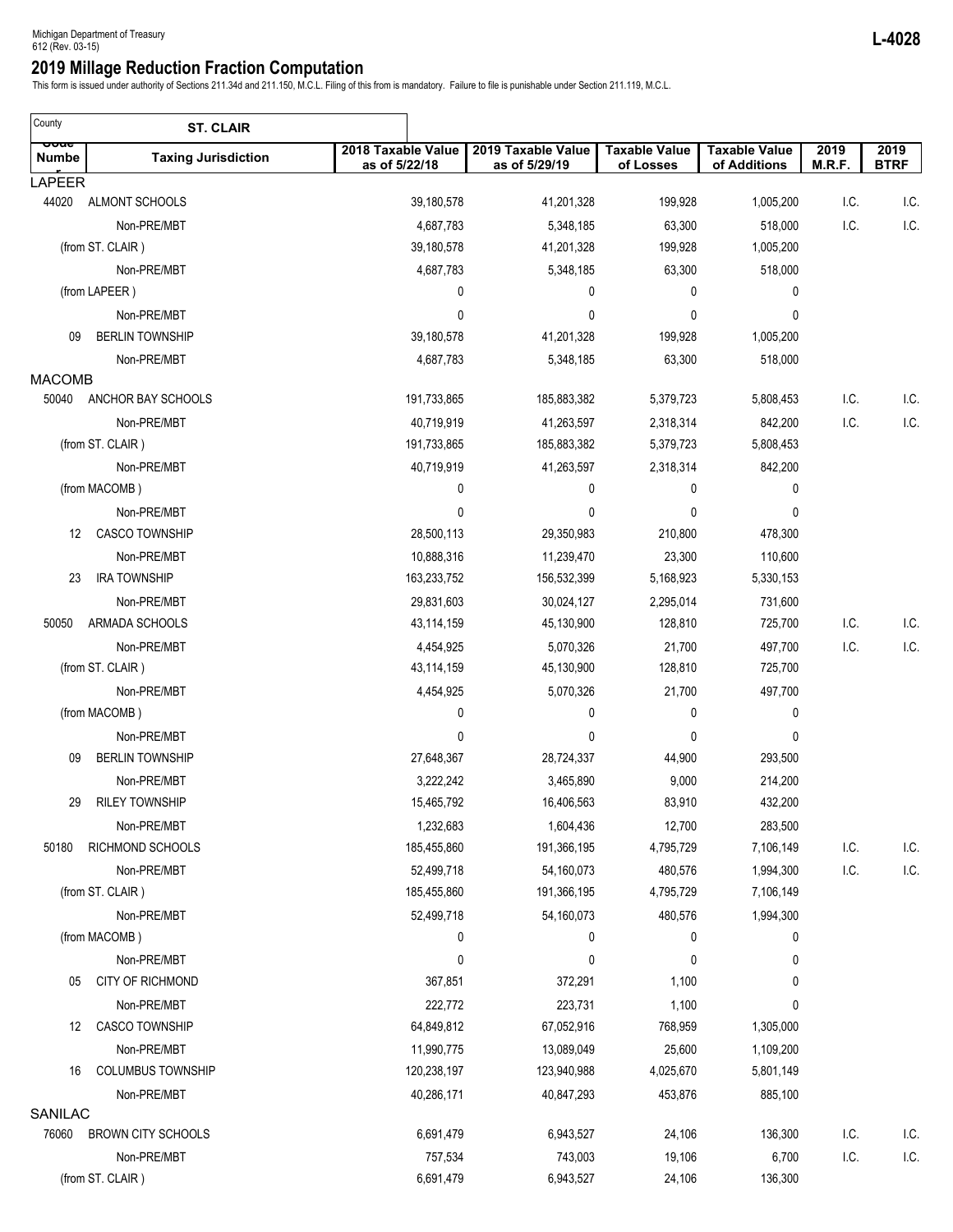This form is issued under authority of Sections 211.34d and 211.150, M.C.L. Filing of this from is mandatory. Failure to file is punishable under Section 211.119, M.C.L.

| County               | <b>ST. CLAIR</b>            |                                     |                                     |                                   |                                      |                |                     |
|----------------------|-----------------------------|-------------------------------------|-------------------------------------|-----------------------------------|--------------------------------------|----------------|---------------------|
| ooue<br><b>Numbe</b> | <b>Taxing Jurisdiction</b>  | 2018 Taxable Value<br>as of 5/22/18 | 2019 Taxable Value<br>as of 5/29/19 | <b>Taxable Value</b><br>of Losses | <b>Taxable Value</b><br>of Additions | 2019<br>M.R.F. | 2019<br><b>BTRF</b> |
|                      | Non-PRE/MBT                 | 757,534                             | 743,003                             | 19,106                            | 6,700                                |                |                     |
|                      | (from SANILAC)              | 0                                   | 0                                   | 0                                 | 0                                    |                |                     |
|                      | Non-PRE/MBT                 | 0                                   | 0                                   | 0                                 | 0                                    |                |                     |
| 26                   | <b>LYNN TOWNSHIP</b>        | 6,691,479                           | 6,943,527                           | 24,106                            | 136,300                              |                |                     |
|                      | Non-PRE/MBT                 | 757,534                             | 743,003                             | 19,106                            | 6,700                                |                |                     |
| 76080                | CROS-LEX SCHOOLS            | 64,577,547                          | 67,333,785                          | 218,528                           | 1,222,228                            | I.C.           | I.C.                |
|                      | Non-PRE/MBT                 | 16,222,049                          | 17,215,912                          | 53,000                            | 710,100                              | I.C.           | I.C.                |
|                      | (from ST. CLAIR)            | 64,577,547                          | 67,333,785                          | 218,528                           | 1,222,228                            |                |                     |
|                      | Non-PRE/MBT                 | 16,222,049                          | 17,215,912                          | 53,000                            | 710,100                              |                |                     |
|                      | (from SANILAC)              | 0                                   | 0                                   | $\mathbf{0}$                      | 0                                    |                |                     |
|                      | Non-PRE/MBT                 | 0                                   | 0                                   | 0                                 | 0                                    |                |                     |
| 11                   | <b>BURTCHVILLE TOWNSHIP</b> | 39,369,162                          | 41,492,568                          | 79,565                            | 793,500                              |                |                     |
|                      | Non-PRE/MBT                 | 10,349,161                          | 11,335,168                          | 19,400                            | 539,700                              |                |                     |
| 21                   | <b>GRANT TOWNSHIP</b>       | 23,464,246                          | 23,983,952                          | 137,863                           | 428,428                              |                |                     |
|                      | Non-PRE/MBT                 | 5,822,039                           | 5,831,077                           | 32,500                            | 170,100                              |                |                     |
| 22                   | <b>GREENWOOD TOWNSHIP</b>   | 1,744,139                           | 1,857,265                           | 1,100                             | 300                                  |                |                     |
|                      | Non-PRE/MBT                 | 50,849                              | 49,667                              | 1,100                             | 300                                  |                |                     |
| ST. CLAIR            |                             |                                     |                                     |                                   |                                      |                |                     |
| 74010                | PORT HURON AREA             | 1,715,461,771                       | 1,780,287,227                       | 21,291,324                        | 42,335,237                           | 0.9982         | 0.9748              |
|                      | Non-PRE/MBT                 | 607,642,100                         | 638,870,900                         | 2,212,774                         | 17,113,833                           | 0.9971         | 0.9737              |
| 03                   | <b>CITY OF MARYSVILLE</b>   | 0                                   | 0                                   | 0                                 | 0                                    |                |                     |
|                      | Non-PRE/MBT                 | 0                                   | 0                                   | 0                                 | 0                                    |                |                     |
| 06                   | CITY OF PORT HURON          | 593,878,356                         | 611,468,128                         | 11,039,175                        | 13,468,974                           |                |                     |
|                      | Non-PRE/MBT                 | 285,875,098                         | 299,162,972                         | 1,120,034                         | 6,543,717                            |                |                     |
| 07                   | CITY OF ST. CLAIR           | 0                                   | 0                                   | 0                                 | 0                                    |                |                     |
|                      | Non-PRE/MBT                 | 0                                   | 0                                   | 0                                 | 0                                    |                |                     |
| 11                   | <b>BURTCHVILLE TOWNSHIP</b> | 90,592,746                          | 94,662,938                          | 385,444                           | 1,408,346                            |                |                     |
|                      | Non-PRE/MBT                 | 23,688,086                          | 25,506,932                          | 83,859                            | 796,500                              |                |                     |
|                      | 14 CLAY TOWNSHIP            | 0                                   | $\bf{0}$                            | 0                                 | 0                                    |                |                     |
|                      | Non-PRE/MBT                 | 0                                   | 0                                   | 0                                 | 0                                    |                |                     |
| 15                   | <b>CLYDE TOWNSHIP</b>       | 139,259,729                         | 147,534,164                         | 1,675,077                         | 5,427,023                            |                |                     |
|                      | Non-PRE/MBT                 | 16,053,889                          | 19,915,745                          | 92,811                            | 3,398,900                            |                |                     |
| 20                   | FORT GRATIOT TOWNSHIP       | 418,592,559                         | 435,469,409                         | 3,450,394                         | 8,365,876                            |                |                     |
|                      | Non-PRE/MBT                 | 146,394,834                         | 153,116,262                         | 226,933                           | 2,190,900                            |                |                     |
| 21                   | <b>GRANT TOWNSHIP</b>       | 27,529,605                          | 27,832,394                          | 416,597                           | 274,188                              |                |                     |
|                      | Non-PRE/MBT                 | 2,878,204                           | 2,888,775                           | 0                                 | 48,700                               |                |                     |
| 24                   | <b>KENOCKEE TOWNSHIP</b>    | 100,915                             | 122,141                             | 100                               | 21,464                               |                |                     |
|                      | Non-PRE/MBT                 | 5,600                               | 5,400                               | 100                               | 0                                    |                |                     |
| 25                   | <b>KIMBALL TOWNSHIP</b>     | 186,913,665                         | 196,078,202                         | 1,138,270                         | 6,879,577                            |                |                     |
|                      | Non-PRE/MBT                 | 47,504,762                          | 50,033,433                          | 186,254                           | 2,227,357                            |                |                     |
| 28                   | PORT HURON TOWNSHIP         | 243,569,407                         | 251,487,065                         | 3,179,767                         | 6,250,889                            |                |                     |
|                      | Non-PRE/MBT                 | 82,458,521                          | 85,328,425                          | 496,283                           | 1,814,059                            |                |                     |
| 31                   | <b>WALES TOWNSHIP</b>       | 15,024,789                          | 15,632,786                          | 6,500                             | 238,900                              |                |                     |
|                      | Non-PRE/MBT                 | 2,783,106                           | 2,912,956                           | 6,500                             | 93,700                               |                |                     |
| 74030                | ALGONAC SCHOOLS             | 639,921,217                         | 669,342,055                         | 2,995,798                         | 8,665,959                            | 0.9872         | 0.9641              |
|                      | Non-PRE/MBT                 | 213,814,846                         | 225,699,489                         | 956,509                           | 3,718,715                            | 0.9819         | 0.9589              |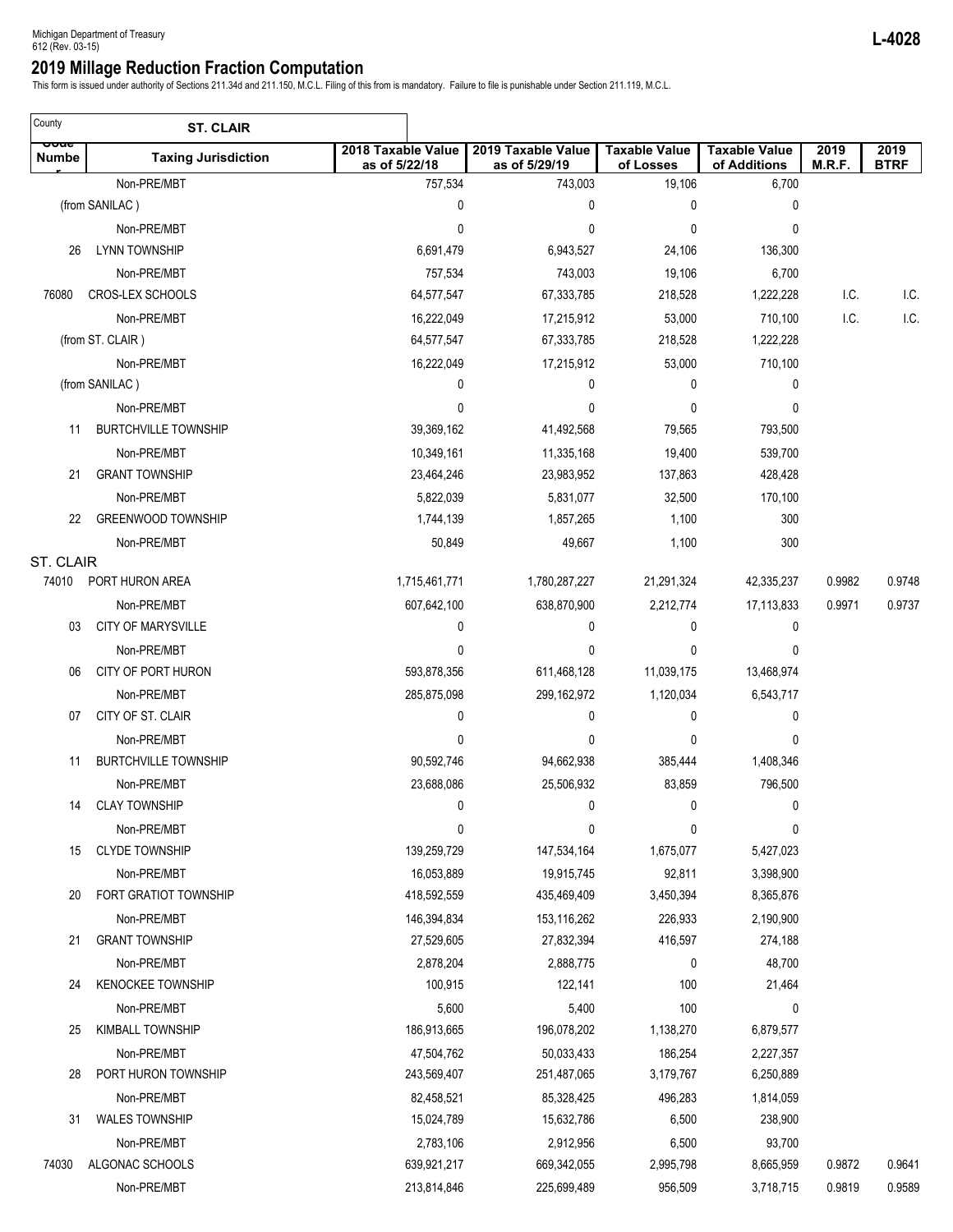This form is issued under authority of Sections 211.34d and 211.150, M.C.L. Filing of this from is mandatory. Failure to file is punishable under Section 211.119, M.C.L.

| County                      | <b>ST. CLAIR</b>           |                                     |                                     |                                   |                                      |                |                     |
|-----------------------------|----------------------------|-------------------------------------|-------------------------------------|-----------------------------------|--------------------------------------|----------------|---------------------|
| <u>ooue</u><br><b>Numbe</b> | <b>Taxing Jurisdiction</b> | 2018 Taxable Value<br>as of 5/22/18 | 2019 Taxable Value<br>as of 5/29/19 | <b>Taxable Value</b><br>of Losses | <b>Taxable Value</b><br>of Additions | 2019<br>M.R.F. | 2019<br><b>BTRF</b> |
| 01                          | CITY OF ALGONAC            | 102,009,518                         | 106,226,924                         | 578,249                           | 1,142,808                            |                |                     |
|                             | Non-PRE/MBT                | 29,670,935                          | 31,063,737                          | 88,816                            | 446,800                              |                |                     |
| 14                          | <b>CLAY TOWNSHIP</b>       | 455,171,912                         | 476,619,058                         | 2,071,101                         | 6,073,058                            |                |                     |
|                             | Non-PRE/MBT                | 160,120,192                         | 169,385,289                         | 709,154                           | 2,561,715                            |                |                     |
| 23                          | <b>IRA TOWNSHIP</b>        | 82,739,787                          | 86,496,073                          | 346,448                           | 1,450,093                            |                |                     |
|                             | Non-PRE/MBT                | 24,023,719                          | 25,250,463                          | 158,539                           | 710,200                              |                |                     |
| 74040                       | CAPAC SCHOOLS              | 263,877,568                         | 276,379,579                         | 955,867                           | 5,124,224                            | 0.9925         | 0.9693              |
|                             | Non-PRE/MBT                | 41,988,654                          | 44,337,314                          | 193,599                           | 1,473,800                            | 0.9985         | 0.9751              |
|                             | (from ST. CLAIR)           | 261,227,927                         | 273,635,535                         | 954,867                           | 5,123,824                            |                |                     |
|                             | Non-PRE/MBT                | 41,775,609                          | 44,080,162                          | 192,599                           | 1,473,400                            |                |                     |
|                             | (from LAPEER)              | 2,649,641                           | 2,744,044                           | 1,000                             | 400                                  |                |                     |
|                             | Non-PRE/MBT                | 213,045                             | 257,152                             | 1,000                             | 400                                  |                |                     |
| 03                          | <b>CITY OF MARYSVILLE</b>  | 0                                   | 0                                   | 0                                 | 0                                    |                |                     |
|                             | Non-PRE/MBT                | 0                                   | 0                                   | 0                                 | 0                                    |                |                     |
| 09                          | <b>BERLIN TOWNSHIP</b>     | 45,702,950                          | 47,381,784                          | 77,454                            | 395,260                              |                |                     |
|                             | Non-PRE/MBT                | 4,071,677                           | 4,232,167                           | 16,800                            | 124,100                              |                |                     |
| 10                          | <b>BROCKWAY TOWNSHIP</b>   | 561,844                             | 575,015                             | 100                               | 0                                    |                |                     |
|                             | Non-PRE/MBT                | 4,500                               | 4,300                               | 100                               | 0                                    |                |                     |
| 19                          | <b>EMMETT TOWNSHIP</b>     | 42,692,697                          | 44,333,915                          | 49,482                            | 490,673                              |                |                     |
|                             | Non-PRE/MBT                | 4,214,299                           | 4,309,706                           | 6,742                             | 13,300                               |                |                     |
| 26                          | <b>LYNN TOWNSHIP</b>       | 19,853,981                          | 20,608,925                          | 21,036                            | 69,300                               |                |                     |
|                             | Non-PRE/MBT                | 2,611,269                           | 2,762,153                           | 11,400                            | 43,400                               |                |                     |
| 27                          | MUSSEY TOWNSHIP            | 78,223,675                          | 81,944,420                          | 211,538                           | 1,515,800                            |                |                     |
|                             | Non-PRE/MBT                | 13,444,192                          | 14,522,271                          | 78,157                            | 852,100                              |                |                     |
| 29                          | <b>RILEY TOWNSHIP</b>      | 41,775,805                          | 43,407,573                          | 231,375                           | 290,818                              |                |                     |
|                             | Non-PRE/MBT                | 3,934,181                           | 4,054,260                           | 32,400                            | 7,400                                |                |                     |
| 40                          | VILLAGE OF CAPAC           | 32,416,975                          | 35,383,903                          | 363,882                           | 2,361,973                            |                |                     |
|                             | Non-PRE/MBT                | 13,495,491                          | 14,195,305                          | 47,000                            | 433,100                              |                |                     |
| 45                          | VILLAGE OF EMMETT          | 0                                   | 0                                   | 0                                 | 0                                    |                |                     |
|                             | Non-PRE/MBT                | 0                                   | 0                                   | 0                                 | 0                                    |                |                     |
| 74050                       | EAST CHINA SCHOOLS         | 1,736,015,786                       | 1,793,199,856                       | 10,495,190                        | 35,108,943                           | 1.0000         | 0.9815              |
|                             | Non-PRE/MBT                | 809,573,491                         | 837,303,172                         | 1,392,680                         | 17,811,342                           | 1.0000         | 0.9862              |
| 02                          | CITY OF MARINE CITY        | 94,425,424                          | 98,716,596                          | 1,066,157                         | 1,382,100                            |                |                     |
|                             | Non-PRE/MBT                | 39,927,270                          | 41,511,978                          | 386,954                           | 449,000                              |                |                     |
| 03                          | <b>CITY OF MARYSVILLE</b>  | 2,278,135                           | 2,364,992                           | 28,200                            | 166,800                              |                |                     |
|                             | Non-PRE/MBT                | 1,510,735                           | 1,661,392                           | 0                                 | 114,400                              |                |                     |
| 07                          | CITY OF ST. CLAIR          | 196,893,747                         | 205,279,116                         | 3,750,667                         | 7,836,383                            |                |                     |
|                             | Non-PRE/MBT                | 61,514,274                          | 65,637,010                          | 179,470                           | 4,390,783                            |                |                     |
| 12                          | <b>CASCO TOWNSHIP</b>      | 60,000,354                          | 62,784,764                          | 118,597                           | 1,534,100                            |                |                     |
|                             | Non-PRE/MBT                | 10,607,598                          | 11,510,124                          | 29,200                            | 856,500                              |                |                     |
| 13                          | <b>CHINA TOWNSHIP</b>      | 493,348,176                         | 505,295,841                         | 939,626                           | 9,504,616                            |                |                     |
|                             | Non-PRE/MBT                | 317, 147, 901                       | 325,758,422                         | 80,390                            | 4,665,500                            |                |                     |
| 16                          | <b>COLUMBUS TOWNSHIP</b>   | 51,814,566                          | 54,324,716                          | 371,034                           | 1,708,063                            |                |                     |
|                             | Non-PRE/MBT                | 17,101,332                          | 17,854,092                          | 310,897                           | 819,959                              |                |                     |
| 17                          | COTTRELLVILLE TOWNSHIP     | 127,693,850                         | 133,643,325                         | 529,490                           | 3,274,500                            |                |                     |
|                             | Non-PRE/MBT                | 22,861,507                          | 24,569,394                          | 193,912                           | 1,556,300                            |                |                     |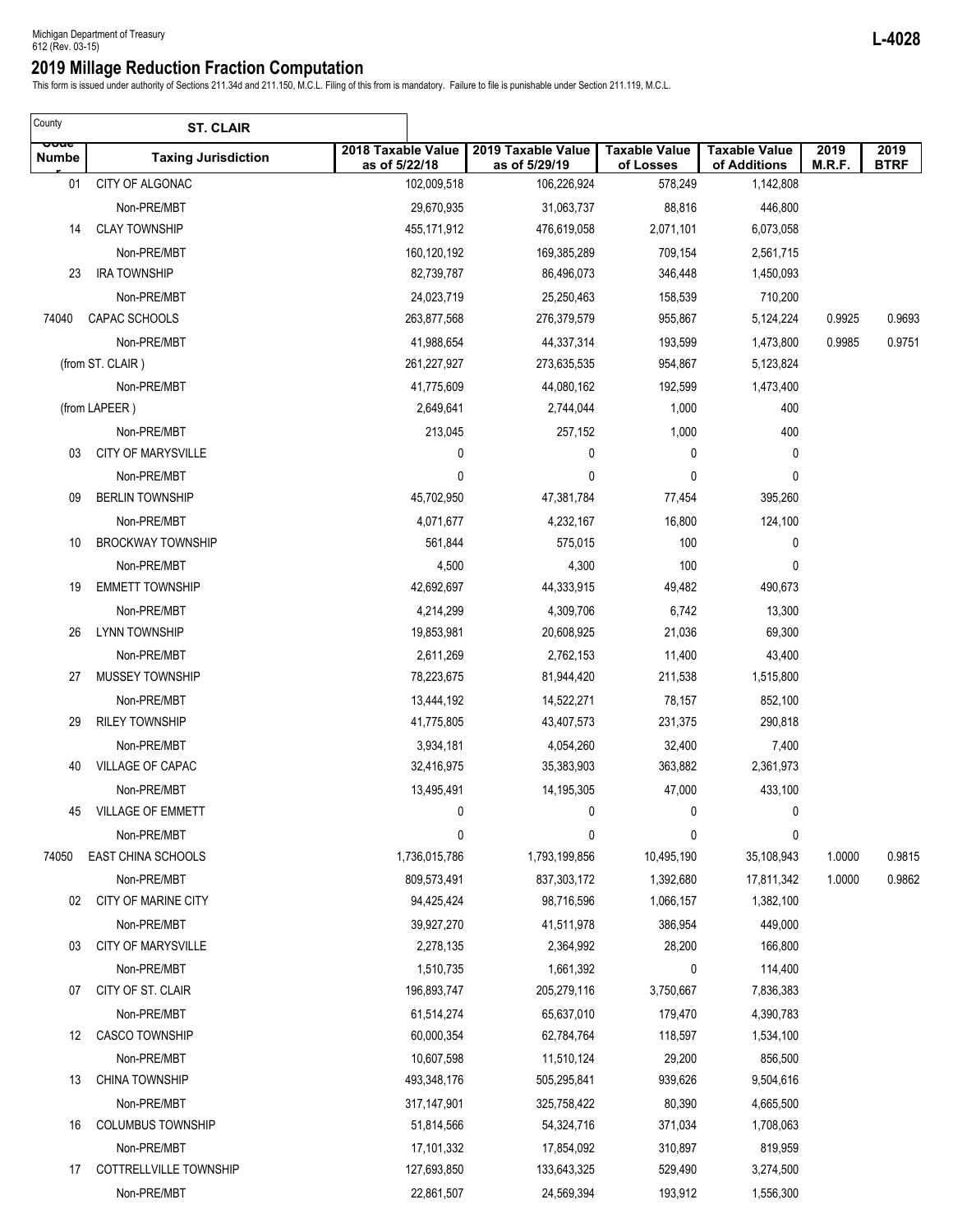This form is issued under authority of Sections 211.34d and 211.150, M.C.L. Filing of this from is mandatory. Failure to file is punishable under Section 211.119, M.C.L.

| County               | <b>ST. CLAIR</b>           |                                     |                                     |                                   |                                      |                |                     |
|----------------------|----------------------------|-------------------------------------|-------------------------------------|-----------------------------------|--------------------------------------|----------------|---------------------|
| ooue<br><b>Numbe</b> | <b>Taxing Jurisdiction</b> | 2018 Taxable Value<br>as of 5/22/18 | 2019 Taxable Value<br>as of 5/29/19 | <b>Taxable Value</b><br>of Losses | <b>Taxable Value</b><br>of Additions | 2019<br>M.R.F. | 2019<br><b>BTRF</b> |
| 18                   | <b>EAST CHINA TOWNSHIP</b> | 442,997,762                         | 454,341,601                         | 2,830,032                         | 4,967,998                            |                |                     |
|                      | Non-PRE/MBT                | 282,586,611                         | 289,831,554                         | 38,300                            | 2,115,100                            |                |                     |
| 23                   | <b>IRA TOWNSHIP</b>        | 27,348,782                          | 29,888,678                          | 55,095                            | 1,954,800                            |                |                     |
|                      | Non-PRE/MBT                | 4,745,597                           | 6,150,679                           | 11,700                            | 1,352,500                            |                |                     |
| 30                   | ST. CLAIR TOWNSHIP         | 239,214,990                         | 246,560,227                         | 806,292                           | 2,779,583                            |                |                     |
|                      | Non-PRE/MBT                | 51,570,666                          | 52,818,527                          | 161,857                           | 1,491,300                            |                |                     |
| 74100                | MARYSVILLE PUBLIC SCHOOLS  | 525,642,939                         | 543,088,124                         | 12,573,470                        | 21,916,103                           | 1.0000         | 0.9845              |
|                      | Non-PRE/MBT                | 190,217,022                         | 197,297,954                         | 8,150,042                         | 14,502,145                           | 1.0000         | 0.9960              |
| 03                   | <b>CITY OF MARYSVILLE</b>  | 365,006,633                         | 376,763,942                         | 7,242,955                         | 13,518,861                           |                |                     |
|                      | Non-PRE/MBT                | 136,063,237                         | 141,566,248                         | 3,538,157                         | 8,202,806                            |                |                     |
| 16                   | <b>COLUMBUS TOWNSHIP</b>   | 5,568,145                           | 5,640,565                           | 114,038                           | 0                                    |                |                     |
|                      | Non-PRE/MBT                | 447,912                             | 440,841                             | 1,300                             | 0                                    |                |                     |
| 25                   | KIMBALL TOWNSHIP           | 63,244,818                          | 66,551,168                          | 4,112,360                         | 6,373,142                            |                |                     |
|                      | Non-PRE/MBT                | 16,972,619                          | 18,593,536                          | 3,856,924                         | 5,320,439                            |                |                     |
| 30                   | <b>ST. CLAIR TOWNSHIP</b>  | 89,980,663                          | 92,222,499                          | 1,091,911                         | 1,985,700                            |                |                     |
|                      | Non-PRE/MBT                | 36,546,234                          | 36,501,129                          | 752,961                           | 940,500                              |                |                     |
| 31                   | <b>WALES TOWNSHIP</b>      | 1,842,680                           | 1,909,950                           | 12,206                            | 38,400                               |                |                     |
|                      | Non-PRE/MBT                | 187,020                             | 196,200                             | 700                               | 38,400                               |                |                     |
| 74120                | MEMPHIS SCHOOLS            | 234,835,330                         | 275,979,693                         | 18,800,723                        | 55,022,174                           | 1.0000         | 0.9777              |
|                      | Non-PRE/MBT                | 75,815,426                          | 110,175,930                         | 17,854,600                        | 52,693,112                           | 1.0000         | 1.0083              |
|                      | (from ST. CLAIR)           | 180,069,807                         | 219,209,012                         | 18,548,354                        | 54,482,676                           |                |                     |
|                      | Non-PRE/MBT                | 55, 132, 332                        | 89,106,670                          | 17,834,800                        | 52,550,200                           |                |                     |
|                      | (from MACOMB)              | 54,765,523                          | 56,770,681                          | 252,369                           | 539,498                              |                |                     |
|                      | Non-PRE/MBT                | 20,683,094                          | 21,069,260                          | 19,800                            | 142,912                              |                |                     |
| 04                   | <b>CITY OF MEMPHIS</b>     | 6,905,647                           | 7,144,406                           | 3,800                             | 3,800                                |                |                     |
|                      | Non-PRE/MBT                | 2,381,684                           | 2,470,435                           | 2,300                             | 1,600                                |                |                     |
| 16                   | <b>COLUMBUS TOWNSHIP</b>   | 22,057,217                          | 21,992,840                          | 14,923,600                        | 14,715,765                           |                |                     |
|                      | Non-PRE/MBT                | 18,426,955                          | 18,191,489                          | 14,888,800                        | 14,585,400                           |                |                     |
| 24                   | <b>KENOCKEE TOWNSHIP</b>   | 766,071                             | 828,595                             | 5,745                             | 74,000                               |                |                     |
|                      | Non-PRE/MBT                | 12,000                              | 11,500                              | 300                               | 0                                    |                |                     |
| 25                   | <b>KIMBALL TOWNSHIP</b>    | 95,667                              | 94,100                              | 0                                 | 0                                    |                |                     |
|                      | Non-PRE/MBT                | 0                                   | 0                                   | 0                                 | 0                                    |                |                     |
| 29                   | <b>RILEY TOWNSHIP</b>      | 58,265,783                          | 60,898,347                          | 650,571                           | 1,405,000                            |                |                     |
|                      | Non-PRE/MBT                | 7,117,544                           | 7,674,332                           | 39,900                            | 450,400                              |                |                     |
| 31                   | <b>WALES TOWNSHIP</b>      | 91,979,422                          | 128,250,724                         | 2,964,638                         | 38,284,111                           |                |                     |
|                      | Non-PRE/MBT                | 27,194,149                          | 60,758,914                          | 2,903,500                         | 37,512,800                           |                |                     |
| 74130                | YALE SCHOOLS               | 419,857,479                         | 433,330,508                         | 2,474,512                         | 6,445,381                            | 1.0000         | 0.9777              |
|                      | Non-PRE/MBT                | 149,466,168                         | 154,100,323                         | 257,318                           | 2,992,049                            | 1.0000         | 0.9874              |
|                      | (from ST. CLAIR)           | 415,575,091                         | 428,735,274                         | 2,452,929                         | 6,278,281                            |                |                     |
|                      | Non-PRE/MBT                | 149,028,933                         | 153,714,752                         | 255,618                           | 2,991,549                            |                |                     |
|                      | (from SANILAC)             | 4,282,388                           | 4,595,234                           | 21,583                            | 167,100                              |                |                     |
|                      | Non-PRE/MBT                | 437,235                             | 385,571                             | 1,700                             | 500                                  |                |                     |
| 03                   | <b>CITY OF MARYSVILLE</b>  | 0                                   | 0                                   | 0                                 | 0                                    |                |                     |
|                      | Non-PRE/MBT                | 0                                   | 0                                   | 0                                 | 0                                    |                |                     |
| 08                   | CITY OF YALE               | 31,812,820                          | 32,728,847                          | 140,014                           | 214,751                              |                |                     |
|                      | Non-PRE/MBT                | 13,341,860                          | 13,617,351                          | 36,069                            | 68,608                               |                |                     |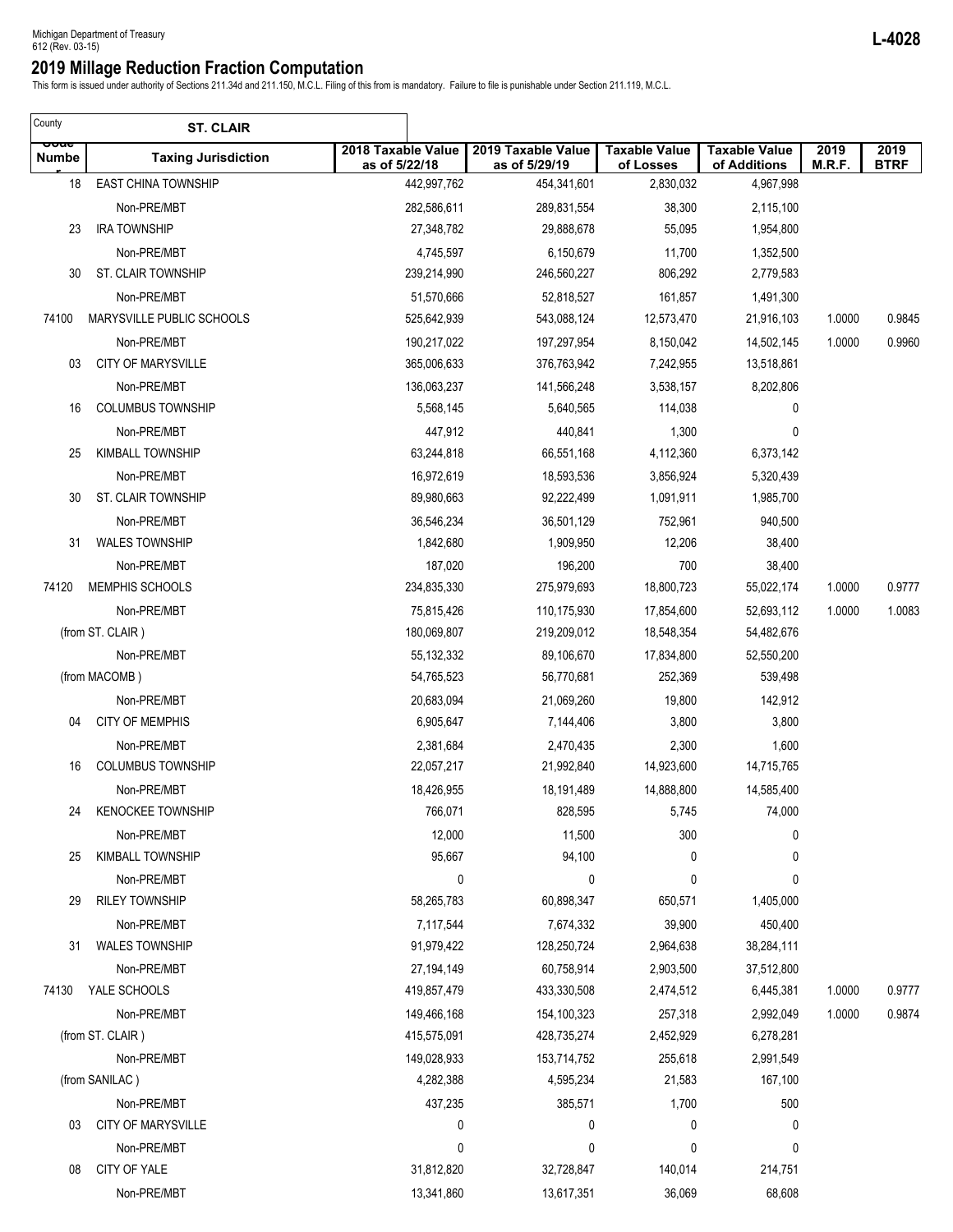This form is issued under authority of Sections 211.34d and 211.150, M.C.L. Filing of this from is mandatory. Failure to file is punishable under Section 211.119, M.C.L.

| County               | <b>ST. CLAIR</b>           |                                     |                                     |                                   |                                      |                |                     |
|----------------------|----------------------------|-------------------------------------|-------------------------------------|-----------------------------------|--------------------------------------|----------------|---------------------|
| ooue<br><b>Numbe</b> | <b>Taxing Jurisdiction</b> | 2018 Taxable Value<br>as of 5/22/18 | 2019 Taxable Value<br>as of 5/29/19 | <b>Taxable Value</b><br>of Losses | <b>Taxable Value</b><br>of Additions | 2019<br>M.R.F. | 2019<br><b>BTRF</b> |
| 10                   | <b>BROCKWAY TOWNSHIP</b>   | 60,259,021                          | 61,552,037                          | 648,444                           | 441,216                              |                |                     |
|                      | Non-PRE/MBT                | 8,898,298                           | 9,293,538                           | 40,700                            | 279,700                              |                |                     |
| 15                   | <b>CLYDE TOWNSHIP</b>      | 18,063,874                          | 19,738,477                          | 7,700                             | 654,100                              |                |                     |
|                      | Non-PRE/MBT                | 2,378,056                           | 2,971,769                           | 7,700                             | 157,500                              |                |                     |
| 19                   | <b>EMMETT TOWNSHIP</b>     | 28,022,234                          | 29,019,712                          | 8,217                             | 78,700                               |                |                     |
|                      | Non-PRE/MBT                | 2,469,999                           | 2,538,594                           | 0                                 | 8,500                                |                |                     |
| 21                   | <b>GRANT TOWNSHIP</b>      | 12,263,556                          | 12,718,155                          | 5,300                             | 121,400                              |                |                     |
|                      | Non-PRE/MBT                | 1,685,563                           | 1,768,301                           | 5,300                             | 96,200                               |                |                     |
| 22                   | <b>GREENWOOD TOWNSHIP</b>  | 145, 104, 879                       | 147,697,127                         | 1,100,926                         | 1,659,875                            |                |                     |
|                      | Non-PRE/MBT                | 96,738,543                          | 98,190,157                          | 59,840                            | 215,007                              |                |                     |
| 24                   | <b>KENOCKEE TOWNSHIP</b>   | 82,139,728                          | 84,784,742                          | 333,702                           | 1,183,139                            |                |                     |
|                      | Non-PRE/MBT                | 15,200,003                          | 15,502,445                          | 78,615                            | 530,534                              |                |                     |
| 26                   | <b>LYNN TOWNSHIP</b>       | 19,582,641                          | 21,721,856                          | 191,426                           | 1,647,400                            |                |                     |
|                      | Non-PRE/MBT                | 3,857,106                           | 5,380,372                           | 13,594                            | 1,361,400                            |                |                     |
| 29                   | <b>RILEY TOWNSHIP</b>      | 705,616                             | 709,071                             | 1,800                             | 3,600                                |                |                     |
|                      | Non-PRE/MBT                | 412,679                             | 422,581                             | $\mathbf 0$                       | $\mathbf 0$                          |                |                     |
| 31                   | <b>WALES TOWNSHIP</b>      | 11,817,573                          | 11,786,889                          | 13,800                            | 5,200                                |                |                     |
|                      | Non-PRE/MBT                | 2,034,015                           | 1,704,020                           | 13,800                            | 5,200                                |                |                     |
| 45                   | <b>VILLAGE OF EMMETT</b>   | 5,803,149                           | 6,278,361                           | 1,600                             | 268,900                              |                |                     |
|                      | Non-PRE/MBT                | 2,012,811                           | 2,325,624                           | 0                                 | 268,900                              |                |                     |
|                      |                            |                                     |                                     |                                   |                                      |                |                     |